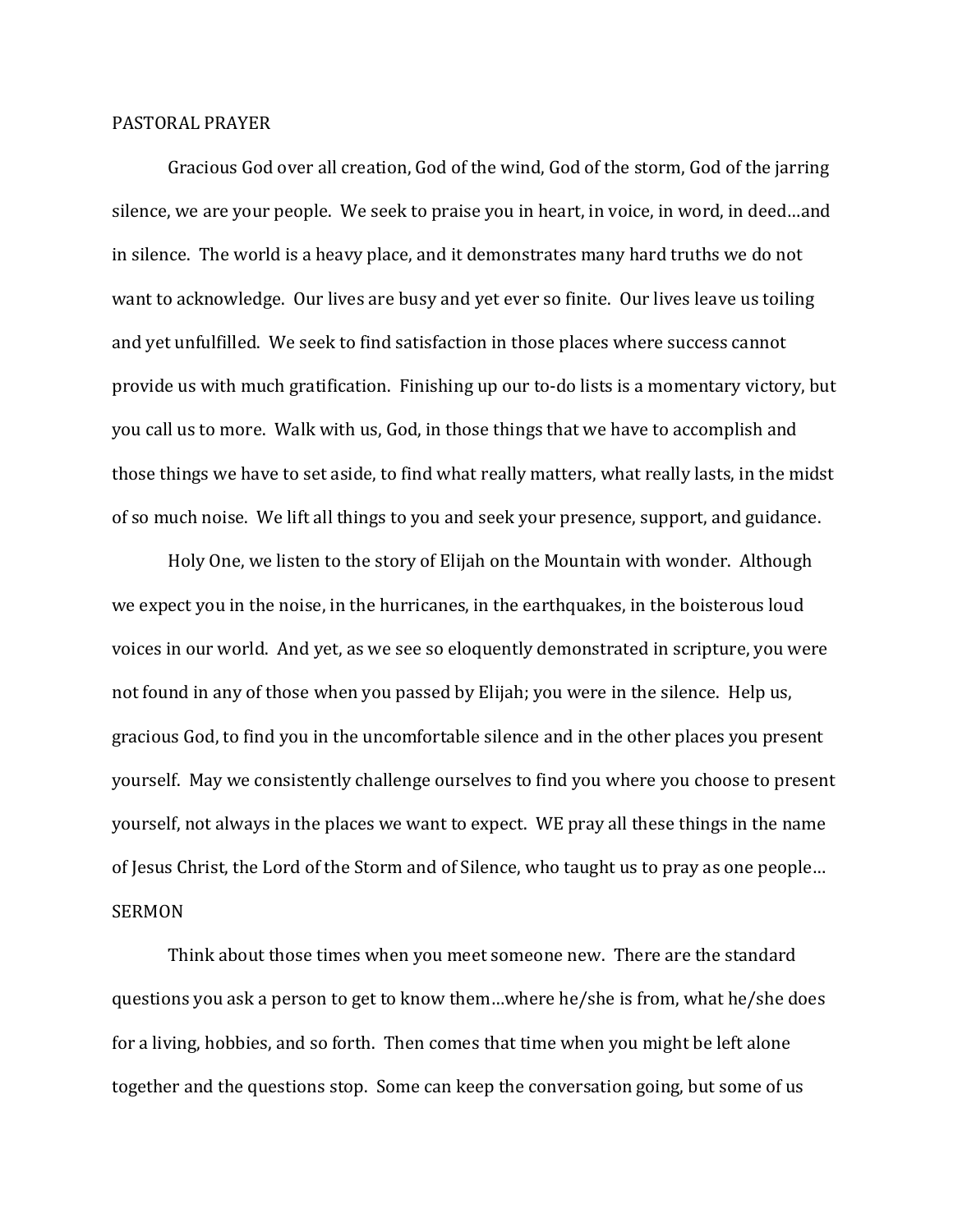don't have that gift. You get to that silence we call awkward. (quiet) Why is the silence so awkward? We each feel like we should know what to say, but we don't know what might be the best thing to do. I can't think of any new questions. When I do, I may ask them, only to have a one or two word answer. But does this or any silence need to be awkward?

We naturally define silence as a negative, not a positive. Silence is the lack of something…words, actions, productivity…when silence in itself may be a blessed thing. Scripture does not teach us that silence is empty. The noise of these passages is not where God resides. The noise of chaos is the true distraction. When the chaos subsides, God's presence comes. God speaks when there is only…silence. Let us look at the story of Elijah with these eyes, understanding what the story tells us, what silence means to us today, and how we can incorporate it more fully into our Christian living.

Our story from 1 Kings presents the prophet Elijah, who is literally freaking out because he believes he is the only faithful one left. He has been in a very crazy and hectic situation. He appeals to God, and God tells him to go stand on the mountain. God is about to pass by. So, Elijah waits and things start to happen. There is a great wind, a wind that destroyed rocks and tore down mountains. One would think this was the entrance of the Great Almighty…but it was not. Next there was an earthquake, a shaking of the mountain that probably put Elijah on his bottom. Now, this was the entrance of God, the Creator of the Universe…except not. God was not in the earthquake. After the earthquake came fire, incredibly hot fire. Here's where God probably comes in. I sense you might be getting the theme…no, God was not in the fire. God was not in any of these three. The fire gave way to deafening silence…sheer silence, as the scriptures call it. But it is not empty. When that happens, scripture says that Elijah covers his face; he knows that God is near. He averts his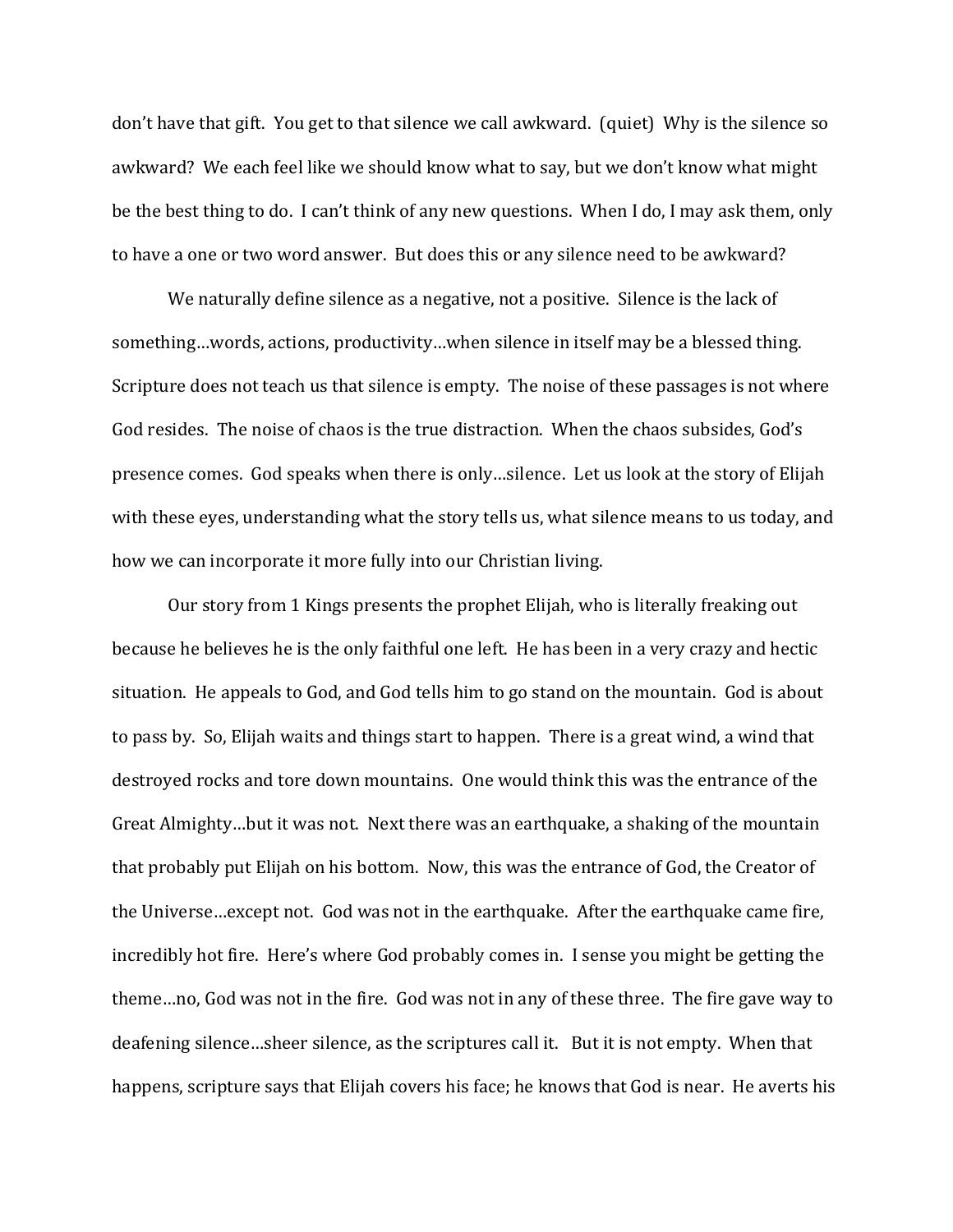eyes because popular belief at that time was that no one could see God and survive the experience. Only when Elijah accepted the silence does God finally speak.

Elijah had been through quite a lot, and he's probably overstating things when he says he is the only faithful one left. He's frantic; he's obsessive. He's not dealing with things well and seeks to reconnect with God to reorient. He needs to frankly chill out in order to deal with his situation well and thoughtfully. So what happens? He meets God in the silence, the absolute silence that reorients him. However, when he does, he finds the voice of God telling him what to do and where to go. The same is true with the first scripture story, about Jesus walking on water and calming the storm. Chaos everywhere. Only when the disciples realize where the focus must be…Jesus…do they find calm and repose. They truly find Jesus…and focus in the silence.

How many people like to sit alone in silence? Show of hands? No? It's true…we don't like silence. It's disruptive. We aren't comfortable. How much do we dislike silence? We can answer that with a recently released study. The study was quite simple but turned out to be…well, quite shocking. The participants sat alone in a quiet and empty room with two options. For fifteen minutes, you can either be in silence with your own thoughts or you can press a button that will give you a harmless but uncomfortable electric shock. According to an article on The Guardian, two-thirds of the men taking part in the study chose to shock themselves instead of being in silence. One man seemed so against the idea of silence that he shocked himself 190 times in that fifteen-minute period. Only  $\frac{1}{4}$  of women chose to give themselves a shock. This study concluded that people would much rather give themselves electric shocks than sit alone in silence for even fifteen minutes. It sounds absurd, but it's true. Scientists found that age, income level, education level, and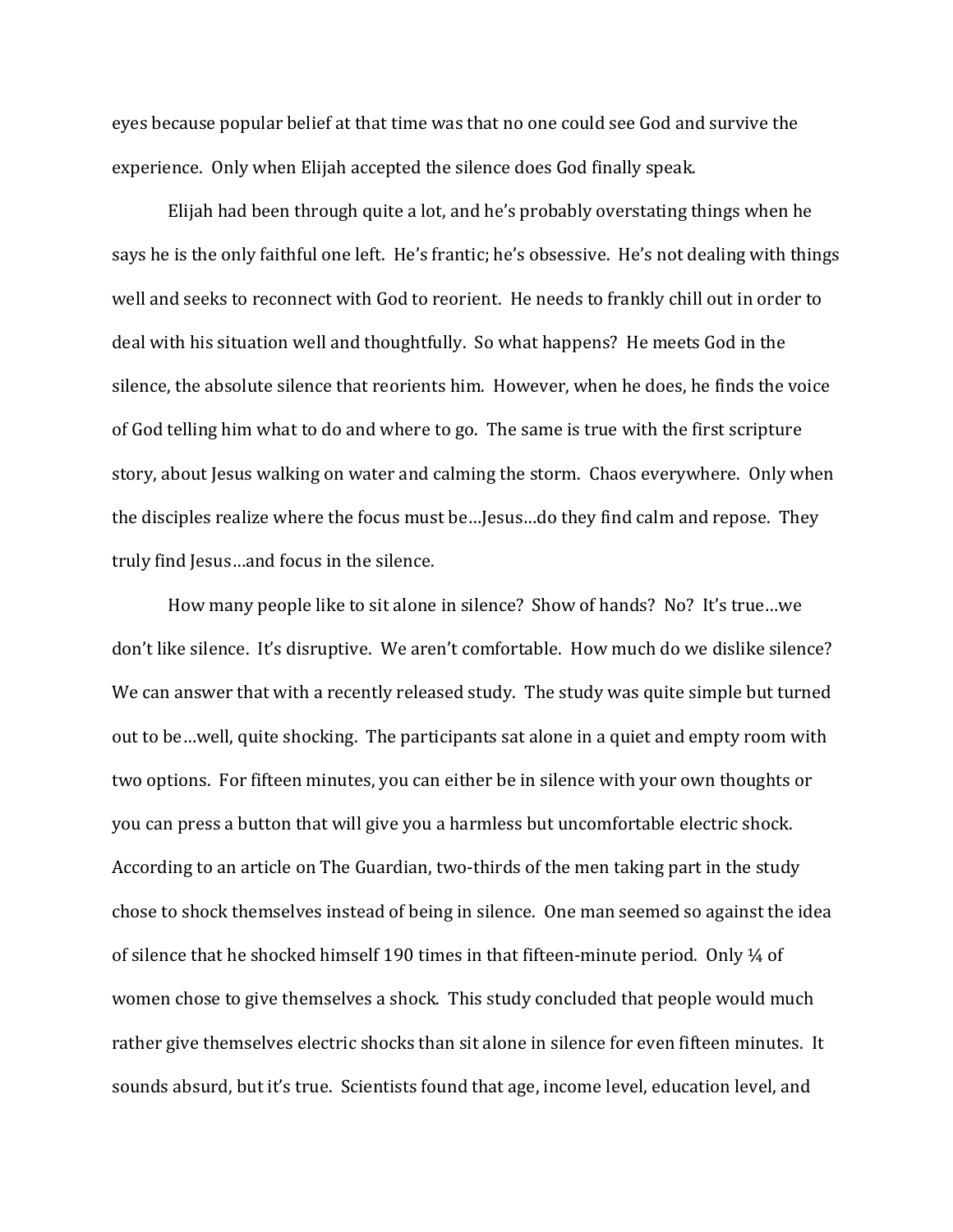how much people used their phones or social media didn't matter all that much. The simple conclusion is that we do not want to be alone with our thoughts. We hate it. Human beings have a problem sitting alone with themselves in silence…but why?

We do our best to have a TV on or some other noise; we often aren't watching it: it's just to have something going on in the background. Heck, I always have music going on when I'm composing my sermons or doing other work around the office. I don't claim to be doing well here either…but it's something we must face. One possibility is that silence means that something isn't getting done, not to mention sitting alone in in that silence. We're taught that to sit in silence means that we aren't getting things done, and as good productive people, that can't be allowed. It's a bankrupt line of thinking.

We also don't like silence because we have to just deal with our own thoughts. I don't remember who coined it, but this is a helpful way of putting it: we need as much noise on the outside to stick with the noise on the inside. We need just as much noise on the outside to stick with the noise on the inside. And boy, do we have a lot of noise on the inside: voices telling us what we need to be, telling us where to go, what to do in order to be successful. The noise outside distracts us from the noise on the inside, and in order to be fully with God, we can't be distracted by the noise on the outside. God must be fully present on the outside and the inside with us to have communion with God. It takes work.

Let's bring it back to us right now. We encountered silence this morning and will do so again. I imagine many of you were jarred when there was no music during offering and silent prayer time. Some of you, I imagine, might have been frustrated with the silence. It can be frustrating. The problem is not the lack of music; it is how we respond to the lack of music. However, I hope you take that on that recognition of frustration as recognizing a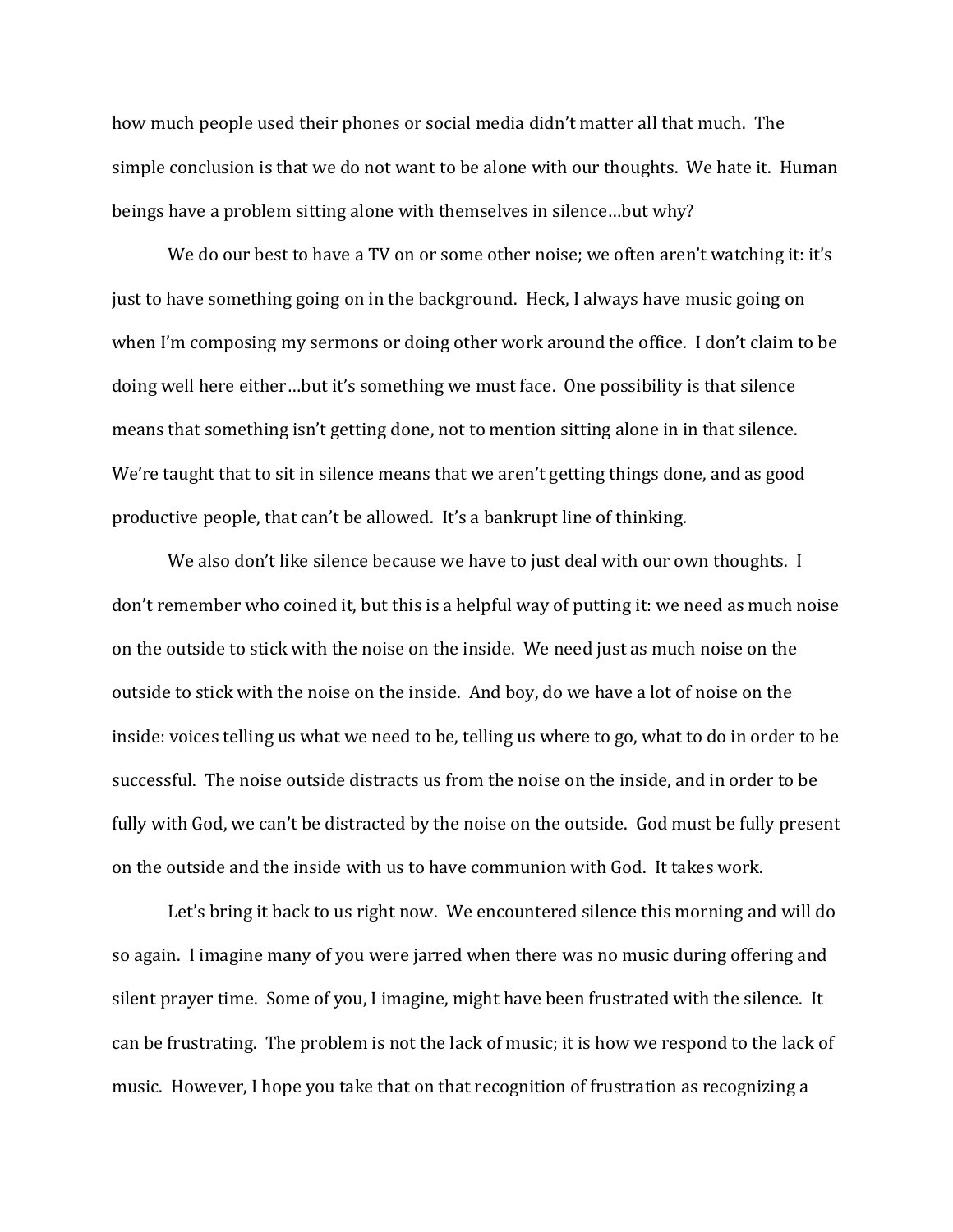place you can grow with God. It can be really helpful to shut off what's happening outside to really understand what's happening on the inside. Think of how we try to put God in our lives without realizing it. We want God to be in the areas where we are comfortable, in the loudness, in the music, in the busy-ness of life or slip God in when we don't have something pressing. It's almost as if we tell God, "Hey, just keep up with me and my schedule!" But sometimes God is telling us to come where God is: away from the noise, away from where we think God should be. That can often be in the quiet, in the sheer silence, where we have no external distractions and deal with the internal distractions. Just as in the story of Elijah, the silence was an uncomfortable place, but that is where God was to be found. It wasn't where Elijah wanted God to be but where God chose to come. Sometimes we will need to be left to the silence, for we may think God is where we want God to be but that's just us. We'll continue this trend as we come to the communion table, as I have asked Connie not to play music during that time. Perhaps this is a new way that we can connect with our Creator by approaching the communion table in silence and open hearts.

The silence is a way to check ourselves before we wreck ourselves. Like Elijah or the disciples, when we stop, we see that we are easily jarred by life around us. Things have lost perspective, and we are wrapped up in the difficulties of things that can be rectified. We are comfortable being uncomfortable in the noise of life, from the inside and on the outside. This is not faithfulness; this does not come from God. We have lost contact with our Creator and that power. In the silence, we find the difficulty of coming face-to-face with ourselves, who we really are and how we really relate to God. There are no drive-by prayers here. There are no promises to spend time with God later. We set aside to-do lists. We set aside what we think needs to be done and we set aside the external noise. There is